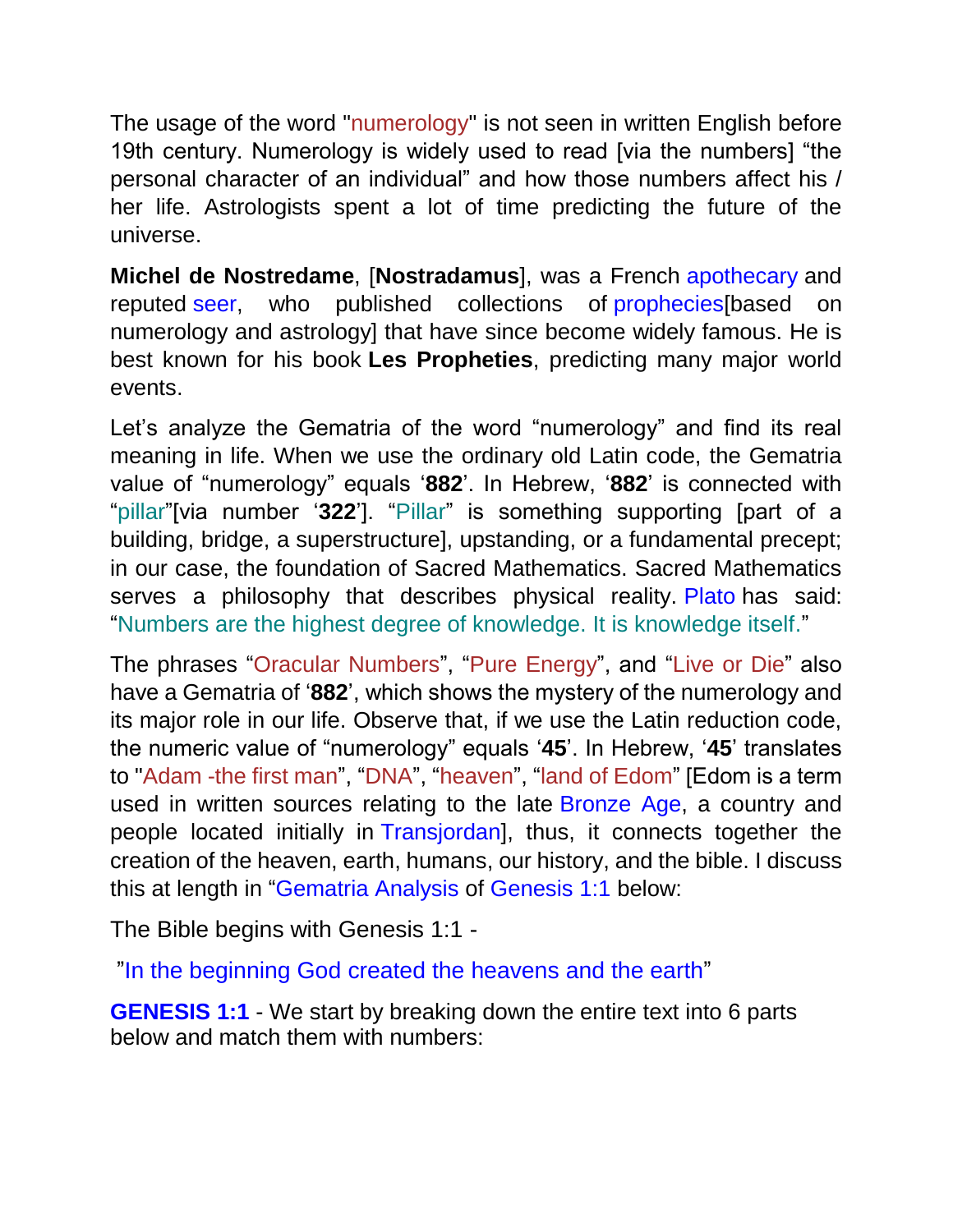| <b>Original Latin Code XVI Century</b>      | <b>Hebrew vocabulary</b>     | English          |
|---------------------------------------------|------------------------------|------------------|
| 321 [N <sup>*</sup> ] 78 [9 <sup>**</sup> ] | bə-rê-šît                    | In the beginning |
| 198 [N] 27 [9] 918 [L***]                   | bā-rā                        | created          |
| 61 [N] 16 [9]                               | 'ĕ-lō-hîm                    | God              |
| $962$ [N] 53 [9]                            | haš-šā-ma-yim                | the heavens      |
| 45 [N] 9 [9]                                | wə-'êt                       | and              |
| 307[N] 37 [9] 1027[L]                       | $h\bar{a}$ -' $\bar{a}$ -res | the earth        |

\*N - stands for Original old Latin code (XVI century) \*\*9 - stands for Latin Reduction code (XVI century) \*\*\*L - stands for Expanded Latin code with letter sounds (XVI century)

[GENESIS 1:1](https://en.wikipedia.org/wiki/Genesis_1:1) - Total Count: **1894 [N], 220 [9], 3334 [L]**

| (1894)-"One Eight Nine Four" | - Latin Gematria Code Equals: 654                                  |
|------------------------------|--------------------------------------------------------------------|
| "The Fibonacci Sequence"     | - Latin Gematria Code Equals: 654                                  |
| "Religion", "Temple"         | - Latin Gematria Code Equals: 220                                  |
|                              | (3334)- "Three Three Three Four" - Latin Gematria Code Equals: 930 |
| "Savior"                     | - Latin Gematria Code Equals: 930                                  |
| "Ninety Four"                | - Latin Gematria Code Equals: 930                                  |

Let's bringing some analysis into those numbers above: The technique of Gematria is that words sharing the same Gematria number can be interpreted as having special affinities. In our case, the total count of the entire Genesis 1:1 phrase has three values [based on the code we are using]. Observe that in the 1st case, the sum of the individual word values equal '**1894**', which subsequently pointing to '**654**', therefore, matching the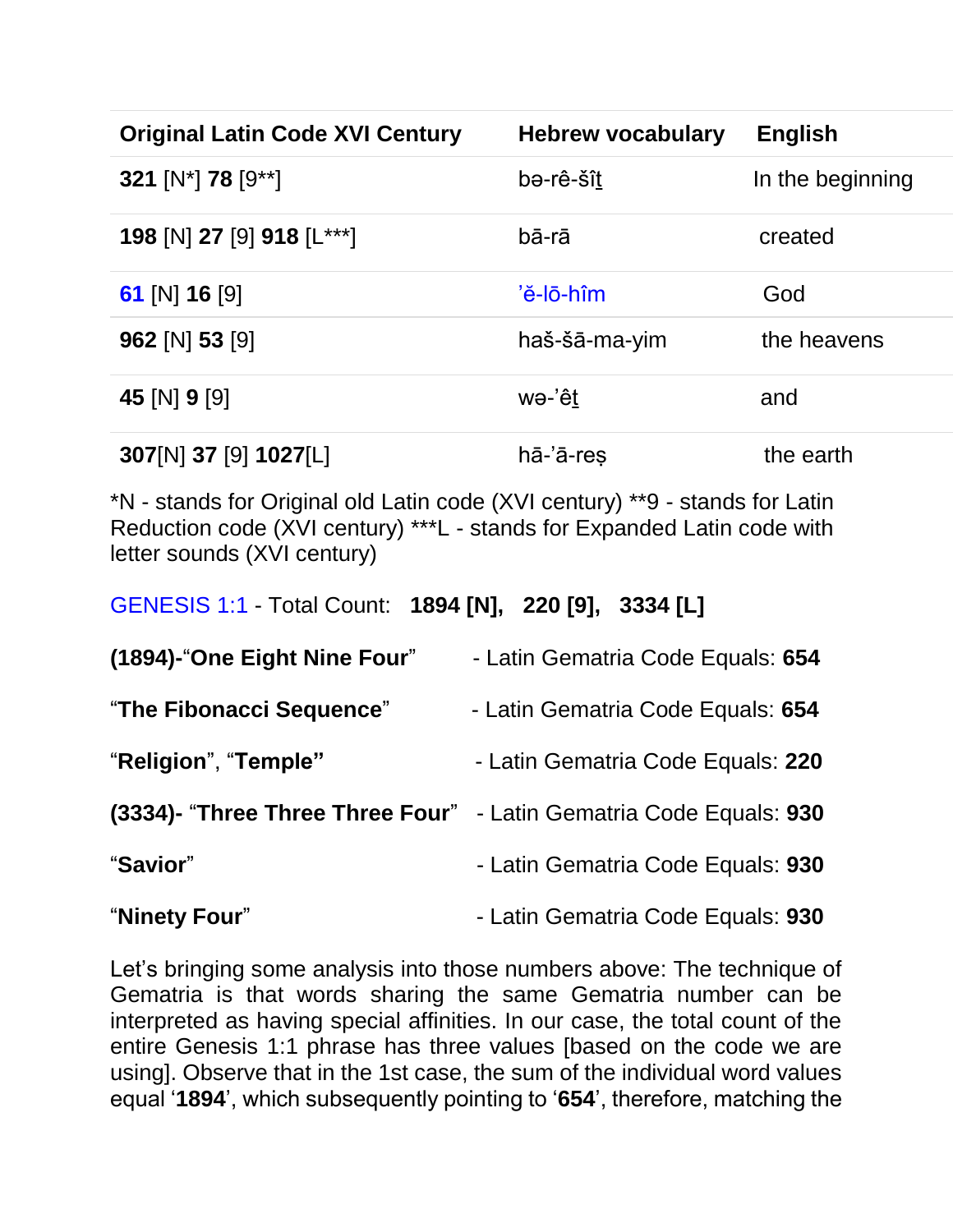Gematria of the phrase "The Fibonacci Sequence". This fact is significant – it proves that the creation of the world is connected somehow to the Fibonacci sequence,the [Fibonacci numbers](https://matrix888.org/fibonacci-numbers/) and their ratios. It has already been discovered that the height of one unit of our [DNA](https://en.wikipedia.org/wiki/DNA) [helix](http://www.livescience.com/37247-dna.html) is related to its width in a proportion equal to the [golden spiral](https://en.wikipedia.org/wiki/Golden_spiral) or the **Fibonacci series ratio**. The mathematical [Golden Ratio] of **[PHI\[φ\]](https://en.wikipedia.org/wiki/Phi)** has been duplicated in the Fibonacci sequence of numbers [see ["Fibonacci Numbers"](https://matrix888.org/fibonacci-numbers/)]. Scientists demonstrated that our DNA emits and receives phonons and photons, and one of the theories is that this golden ratio or the Fibonacci series ratio represents a geometrically encoded instructional pattern in our [DNA.](https://en.wikipedia.org/wiki/DNA) Factorizing the sum '1894', we get to  $1894 = 2 \times 947$ . '947' is a prime number, the **161st** prime. In Hebrew, "**161**" has a special meaning - "Adam Kadmon"-"The Heavenly Man" or "The Original Man", a term for all 10-ten Sephiroth as forming the body of the Primordial Man. This is significant as well - all levels of Creation are constructed around the 10 [Sephirot.](https://en.wikipedia.org/wiki/Sephirot)

Adam Kadmon is the first of the comprehensive Five Spiritual Worlds in creation, who included within himself all future human souls before the sin of the [Tree of Knowledge.](https://en.wikipedia.org/wiki/Tree_of_Knowledge_of_Good_and_Evil) The mythopoetic cosmogenesis and anthropogenesis enable "the Adam soul" to embody all human souls: the collective [Yechidah](https://en.wikipedia.org/wiki/Kochos_hanefesh) ("singular") soul essence in Adam Kadmon, and the collective [Neshamah](https://en.wikipedia.org/wiki/Kochos_hanefesh) ("soul") soul in the Biblical Adam in the [Garden of](https://en.wikipedia.org/wiki/Garden_of_Eden)  [Eden.](https://en.wikipedia.org/wiki/Garden_of_Eden) '**161**' also stands for "the assembling places of God, or the assemblies of God" [Church with its buildings]. Now, we can see clearly how Gematria connects the dots.

Let's analyze the factor '**947**' - "**Nine Four Seven**" - Latin Gematria Code Equals: **1270**. Interesting enough, "**The Flower Of Life"** - Latin Gematria Code Equals: **1270**. Historians believe that the Flower of Life is the creation pattern of everything in existence. The Flower of Life drawings and signs have been found in temples, churches, mosaics, sarcophagi, goblets, art and jewelry, and textiles throughout cultures starting at least 1400BC. [Leonardo Da Vinci](https://en.wikipedia.org/wiki/Leonardo_da_Vinci) had a unique quality and approach to science and geometry, as he prepared drawings of the Flower of Life. He believed that within this pattern, all geometric forms known in creation could be discovered, putting the Flower of Life as the symbol of Creation that greatly matches the Gematria meaning of Genesis 1:1. In Geometry, the Flower of Life is a figure composed of multiple evenly spaced, overlapping circles,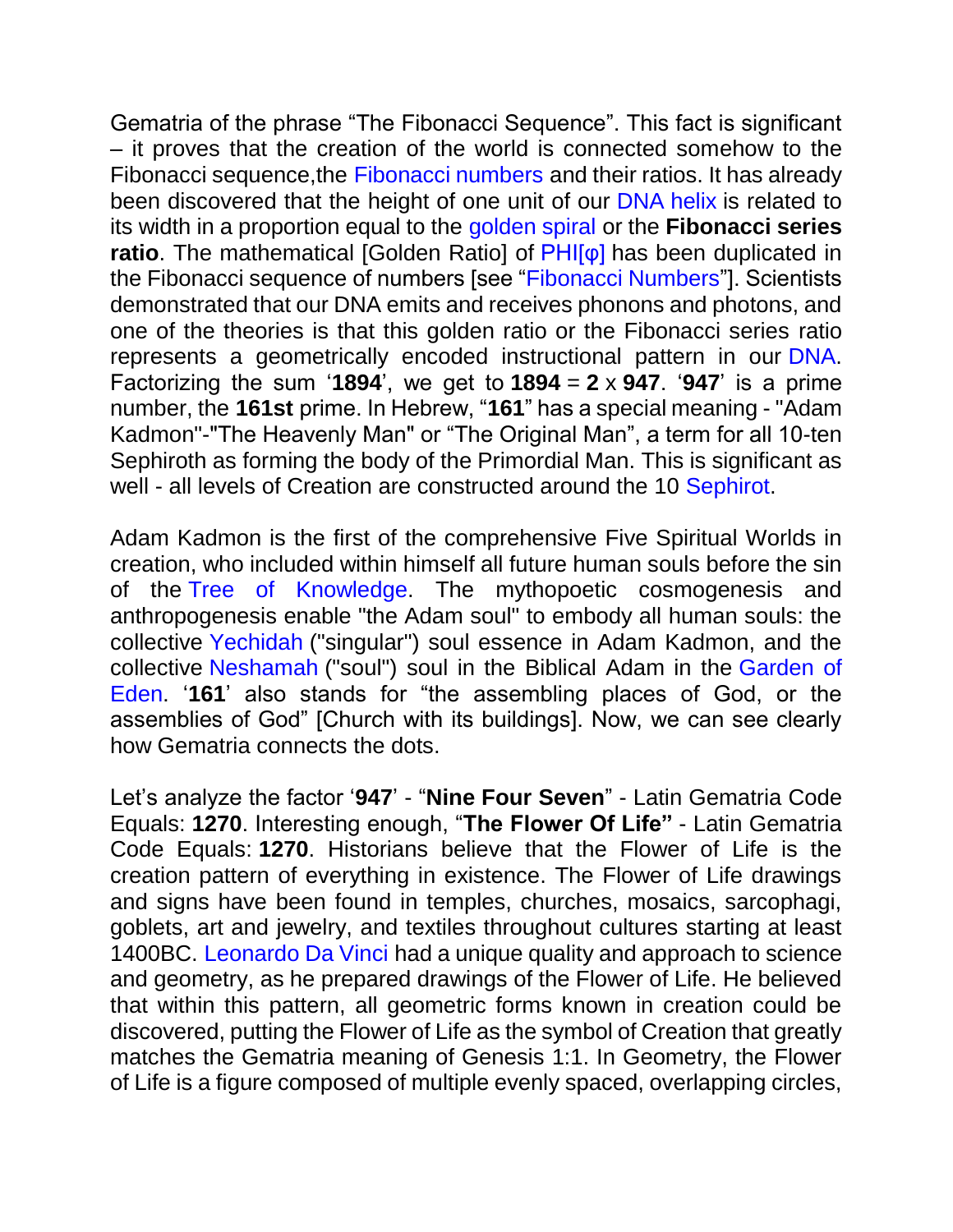arranged to form a flower-like pattern with a six-fold symmetry, similar to a [hexagon:](https://en.wikipedia.org/wiki/Hexagon)



Observe that in the 2nd case, the sum of the individual word values in Genesis 1:1 equal '**220**'. In Hebrew, it translates to "He (God) Chooses", "chosen" [God enables us to choose him by his gracious work], "work or works" [God was working hard to create the world], "Precipice"[with connection to difficulties in life on earth – sometimes, it could be a dangerous place where things could be "very steep, on edge"]. The words "religion", "temple", "the DNA code", "tool" also have a Gematria of '**220**',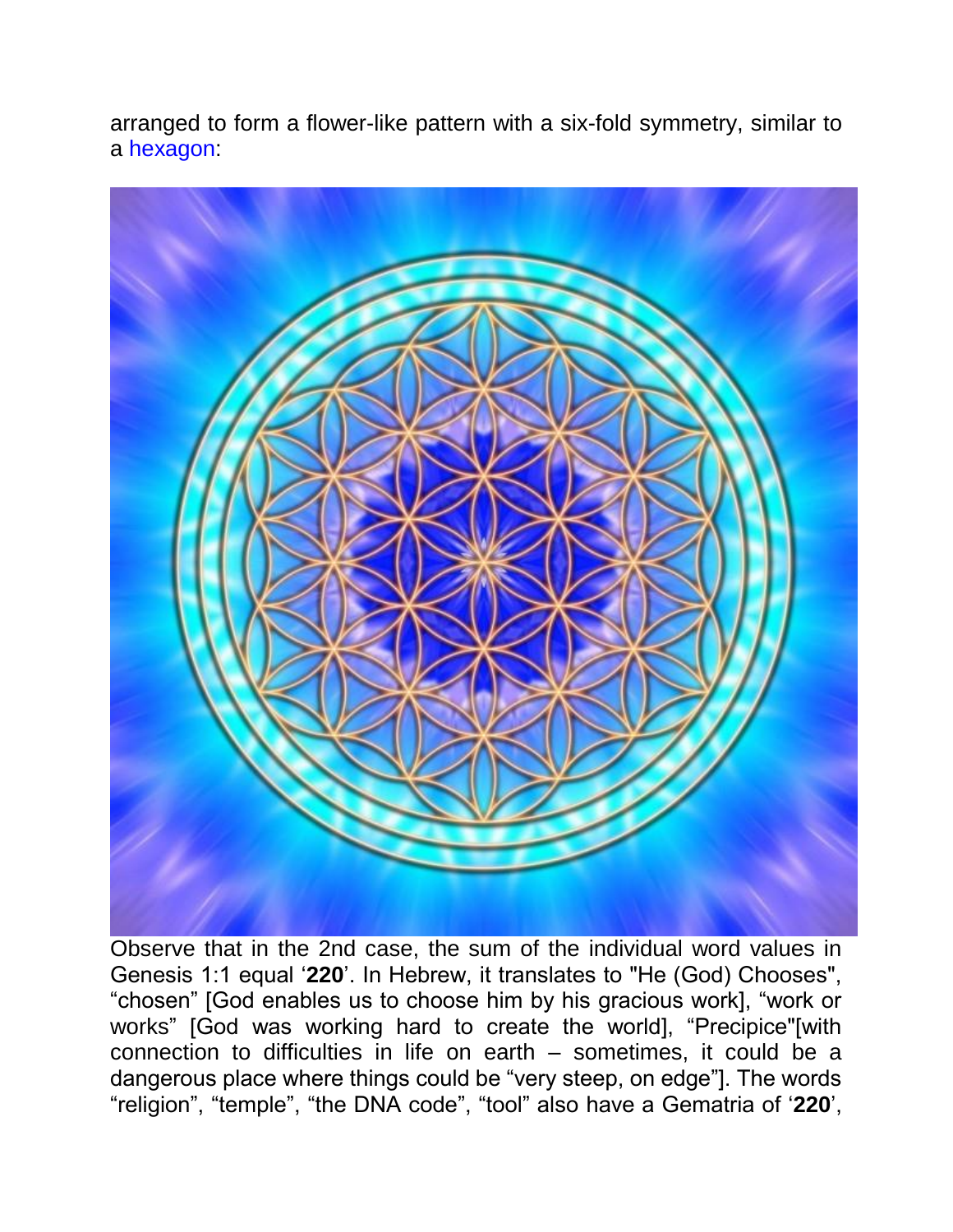clearly connecting to the Bible, the creation of life by God, and to all of the above-discussed Gematria codes.

Observe that in the 3rd case, the sum of the individual word values in Genesis 1:1 equal '**3334**' that leads us to '**930**'. In Hebrew, '**930**' has the flowing meanings: "Gracious Lord"; "Yah is Righteous /Yah-the Hebrew Name for God/"; "may it be God's will"; "being strong; strength, force, height or elevation"; "the High One, Most High"; "to lay, uphold or support"[all related to God]; "Assembler, to gather together, assemble"[about God]; "to rule and have power"; "balancing (of the clouds)".

The Gematria of the above clearly points out and confirms the power of God[to create the world], and praises his enormous ability as the creator of "heavens and earth". In addition, the word "Savior" also has Gematria of '**930**'. In this case, it relates to Jesus Christ as the Savior [Redeemer] of the world and the Son of God- the Creator[the term Son of God is a designation of the equality with God], so we see how Gematria connects the Bible, God, and Jesus all together. Nevertheless, the phrase "Ninety Four"['**94**'] has Gematria of '**930**' as well. In Hebrew, it translates to the following: "Deliverance of Yah"[meaning God(Yah) "delivered" everything to us]; "heaven"[mentioned in Genesis 1:1]; and "a Chaldean"-the Chaldeans were people, who lived in southern Babylonia- they occupied the land of the southern portion of Mesopotamia. The Chaldeans are mentioned multiple times in the Bible in Genesis 11:28 [Abraham's father Terah was from "Ur of the Chaldeans"], Genesis 11:31 and Genesis 15:7 [God called Abraham, a Chaldean, so Abraham would follow God to the land that God had promised to him]. Note, the digital root of all 3 analyzed value counts is the same- number '**4**'. [The digital root is the iterated sum of all the digits that make up a number].

With the above, we conclude the Gematria analysis of Genesis 1:1. It proves that the numeric equivalents of letters, words, and phrases have "hidden meanings" in them. Vernon Jenkins, MSc, has an extensive Hebrew Gematria analysis of Genesis 1:1 by evaluation of the Hebrew words with which the Bible begins – you can see his thorough analysis [here](http://www.whatabeginning.com/Misc/Tess1/P.htm) and by looking this image: